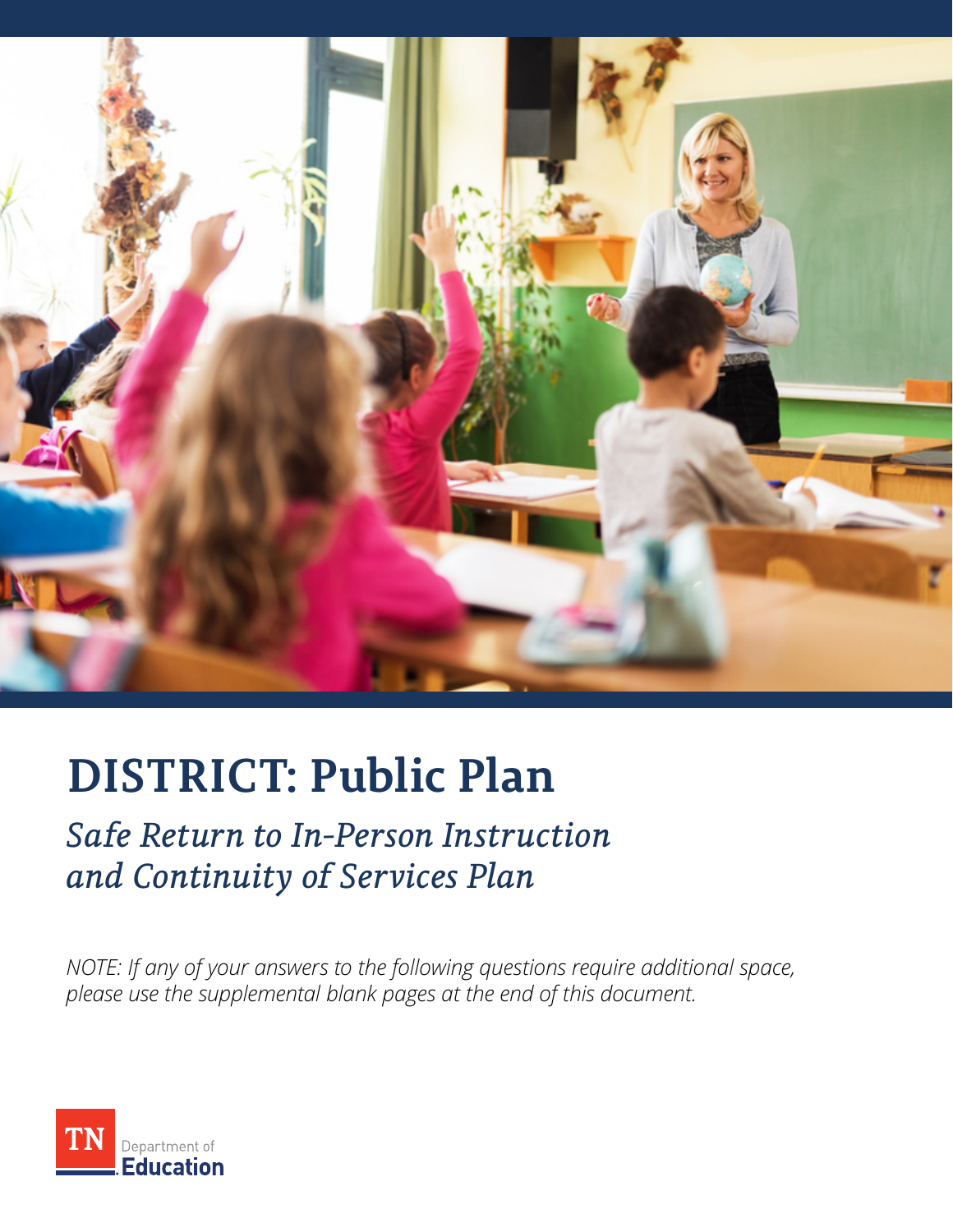

## **DISTRICT: Williamson***Safe Return to In-Person Instruction and Continuity of Services Plan*



The Elementary and Secondary School Emergency Relief 3.0 (ESSER 3.0) Fund under the American Rescue Plan (ARP) Act of 2021, Public Law 117-2, enacted on March 11, 2021. ARPA ESSER Funding provides a total of nearly \$122 billion to states and local educational agencies (LEAs) to help safely reopen and sustain the safe operation of schools and address the impact of the coronavirus pandemic on the nation's students. In addition to ARP ESSER Funding, ARP includes \$3 billion for special education, \$850 million for the Outlying Areas, \$2.75 billion to support non-public schools, and additional funding for homeless children and youth, Tribal educational agencies, Native Hawaiians, and Alaska Natives.

LEAs must develop and make publicly available a *Safe Return to In-Person Instruction and Continuity of Services Plan* that meets the following requirements within 30 days of receiving ARP ESSER allocation. If an LEA developed a plan before ARP was enacted that does not address the requirements, the LEA must revise its plan no later than six months after it last reviewed its plan. All plans must be developed with meaningful public consultation with stakeholder groups (i.e.,

families, students, teachers, principals, school and district administrators, school leaders, other educators, school staff, advocacy organizations representing student groups). The consultation process must include an opportunity for input and meaning consideration of that input. ARP ESSER plans to be in an understandable and uniform format; to the extent practicable, written in a language that parents can understand or, if not practicable, orally translated; and upon request by a parent who is an individual with a disability, provided in an alternative format accessible to that parent. All plans must be made publicly available on the LEA's website and published on the Tennessee Department of Education's (department) website within thirty (30) days.

Please note that LEAs need to **update** the Safe Return to In-Person Instruction and Continuity of Services Plan **at least every six months** through September 30, 2023, and must seek public input on the plan and any revisions, and must take such input into account. All revisions must include an explanation and rationale of why the revisions were made.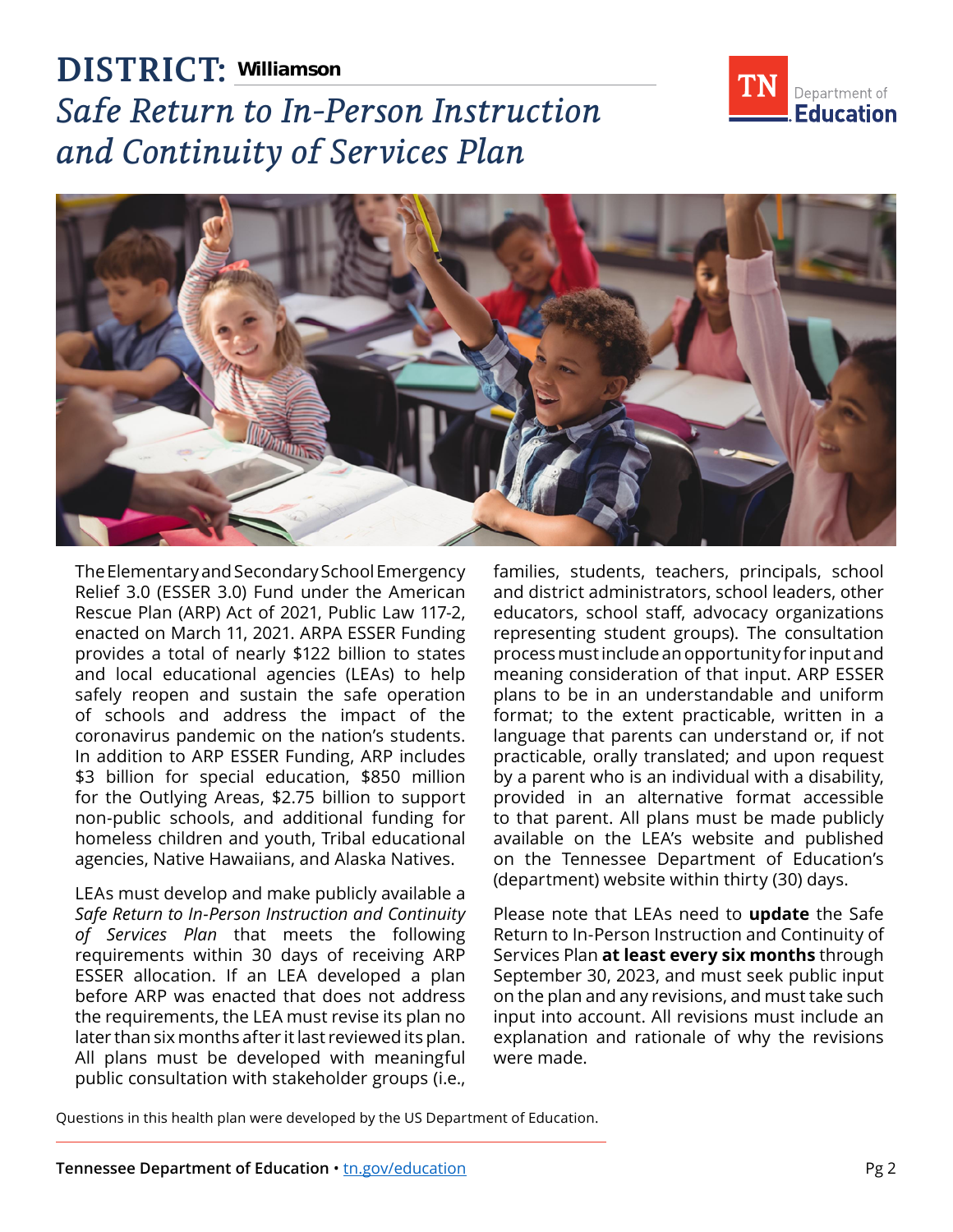#### *Consultation with Stakeholders*

**1 Describe how the LEA will, in planning for the use of ARP ESSER funds, engage in meaningful consultation with stakeholders, including, but not limited to:** 

- students:
- ii. families:
- i. students;<br>ii. families;<br>iii. school and district administrators (including special education administrators); and
- iv. teachers, principals, school leaders, other educators, school staff, and their unions.
- v. tribes;
- vi. civil rights organizations (including disability rights organizations); and
- vii. stakeholders representing the interests of children with disabilities, English learners, children experiencing homelessness, children and youth in foster care, migratory students, children who are incarcerated, and other underserved students.

**We discussed needs and plans for the use of ESSER funds at May, June and August public meetings of our School Board. We hosted two in person public meetings in June. We posted our identified needs, proposed plans and request for input through a survey that ran from late June through early July for anyone in the community. Plans were also discussed in multiple meetings of targeted stakeholders throughout the time period of May through July.**



**2 Provide an overview of how the public stakeholder input was considered in the development of the LEA's plan for ARP ESSER funds.** 

**The public input was reviewed by the leadership team and it helped us narrow and decide upon our focus areas for the \$5.2 million in ESSER 3.0 funding.**

**3 How did the LEA compile feedback during the open comment period for the ARP Plan?** 

**We shared notes from in person meetings and a spreadsheet of the public input with the leadership team.**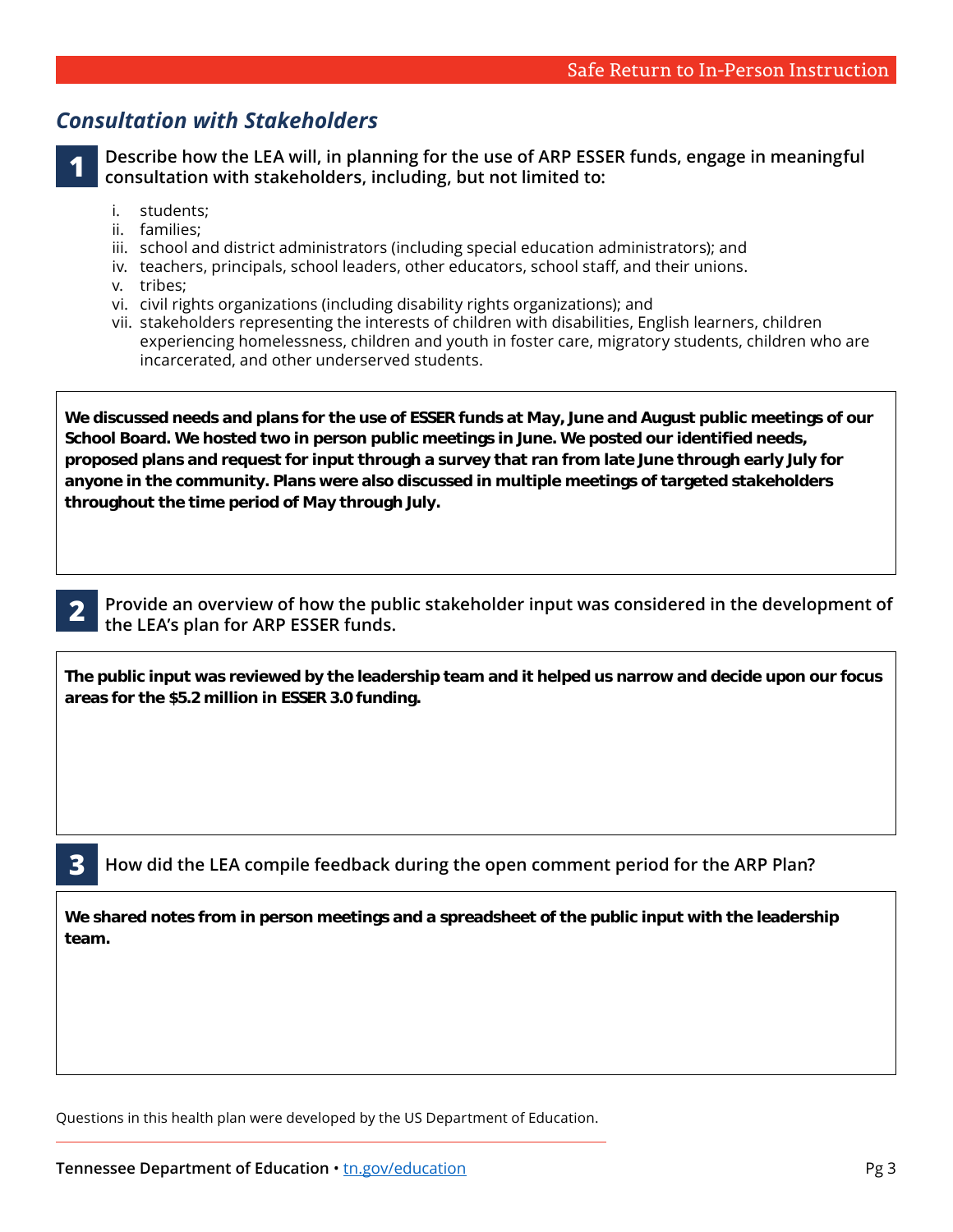**4 How was the input considered during the open comment period time?** 

**The public input helped us focus our plans for the ESSER 3.0 funding and also reinforced needs we are addressing in other ways with other funding sources and strategies.** 

#### *Safe Return to In-Person Instruction*

**5 Describe to the extent to which the LEA has adopted policies and a description of any such policies on each of the following health and safety strategies:** 

- universal and correct wearing of masks;
- physical distancing (e.g., use of cohorts/podding);
- hand washing and respiratory etiquette;
- cleaning and maintaining healthy facilities,
- including improving ventilation;
- contact tracing in combination with isolation and quarantine;
- diagnostic and screening testing;
- efforts to provide vaccinations to educators, other staff, and students, if eligible; and
- appropriate accommodations for children with disabilities with respect to health and safety policies.

| Please see the supplemental space on page 5 for our full response addressing every bullet point. |  |
|--------------------------------------------------------------------------------------------------|--|
|                                                                                                  |  |
|                                                                                                  |  |
|                                                                                                  |  |
|                                                                                                  |  |

### *Continuity of Services Plan*

**6 How the LEA will ensure continuity of services including but not limited to services to address to the students' academic needs, and students' and staff social, emotional, mental health, and other needs, which may include student health and food services.** 

**For continuity of services WCS has regularly updated Illness Guidelines posted at https://www.wcs.edu/domain/1298. It is an extensive listing of symptoms and illness with directions on when individuals can return to school. WCS also has a school nurse at every school and a dedicated health and safety team with specialists handling COVID monitoring and reporting with the Williamson County Health Department. WCS has the same management and leadership team in place for this summer and next fall who have all been through the process of dealing with COVID in our schools this past year thus providing a strong continuity of student and staff health related issues. We will make the approved ESSER** 

**templates public, continue to reach out to stakeholders including the Health Department for meaningful**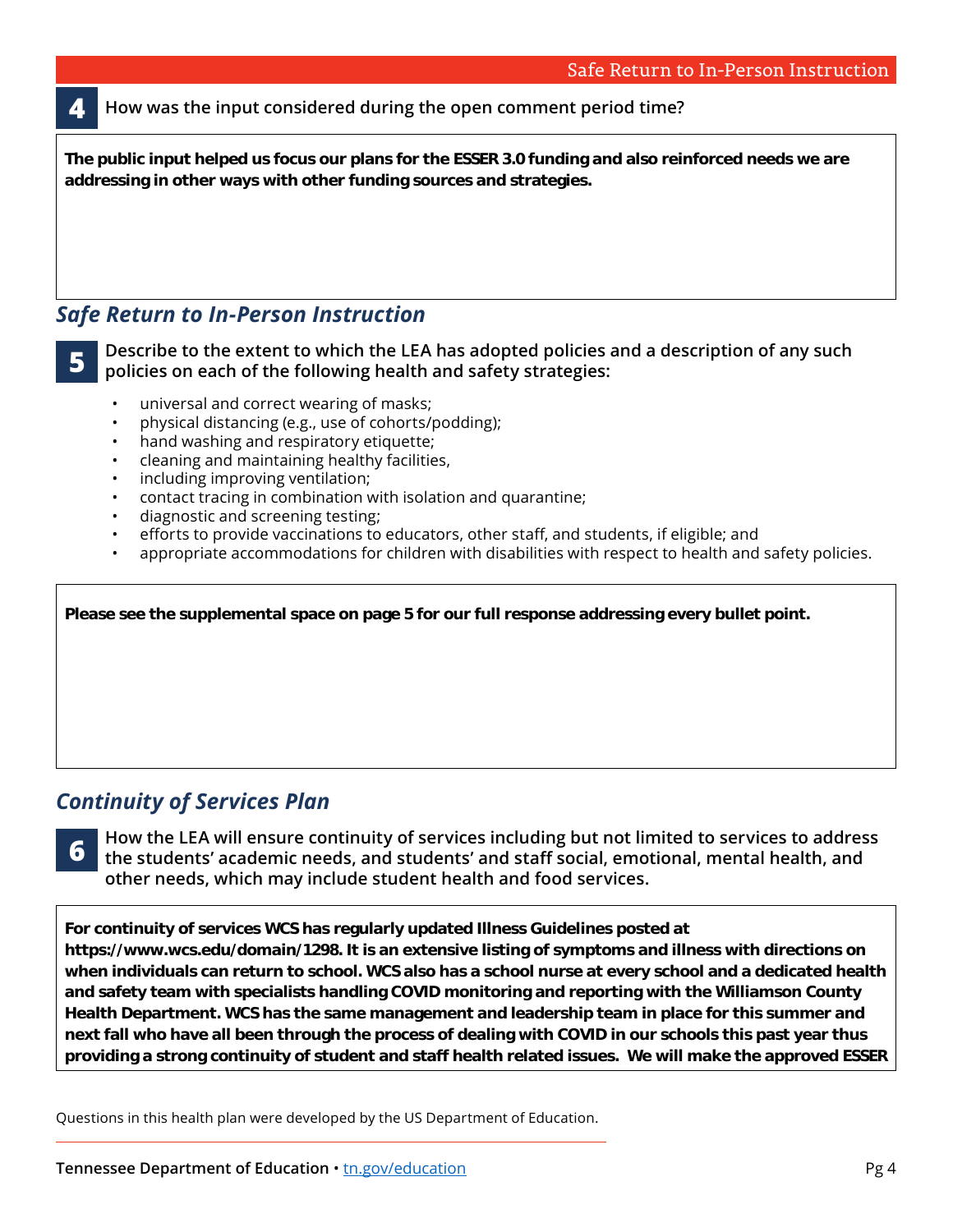#### **SUPPLEMENTAL RESPONSES RESPONSES**

Should you require additional space to complete your response to any of the above questions, please use these supplemental blank pages. If using this space for multiple answers, leave a space between and *be sure to include which area you are adding a response to at the beginning.* 

**Response to all question 5 bullets listed on page four.** 

**Universal and Correct Wearing of Masks:** 

**The Williamson County School board voted on and approved a mask mandate for all students, staff, and visitors to the district's schools, on school buses, and the central office. Exceptions to this mandate are for health reasons, religious reasons, and Executive Order 84 allowing for an exemption to a mandate. School level administrators and staff have been shown the proper way to wear a mask and are to monitor the students use during the day.** 

**Physical Distancing (e.g., use of cohorts/podding)** 

**Full Social Distancing in a K-12 environment as defined by the CDC is not always achievable when schools are fully open for in-school instruction. Listed below is what WCS is currently doing in each of these contact situations.** 

#### **Dining Rooms:**

**Secondary grade levels are going to the cafeteria to be served their meals. They go through the serving line and then sit at the cafeteria tables or at other designated areas such as hallways or outdoor eating areas. Seating locations vary by school location based on number of students dining and the available spaces with supervision at each site. Each dining location iis maximizing social distancing based on the size of the dining area.** 

**Elementary grade levels are going to the cafeteria to go through the serving line and have been given the choice of dining in the cafeteria, taking back to the classroom or eating outside if that is available on their campus. When eating in the cafeteria, students are assigned seats similar to their classroom pods.** 

**Movement Through the Building:** 

**Secondary grades have between 5-6 minutes between class periods and students remain masked during the class passing period.** 

**Elementary students are escorted by their teachers when an entire class is moving to and from their special class area or the dining room. They also walk on the right side of the hall staying 3 feet apart when possible.** 

#### **Classroom Configurations**

**Secondary grade levels under State rules allow for more students per class. Since most of our classrooms are 900-1000 square feet, that does not allow us to always provide a 3-foot distance between desks. Teachers are maximizing social distancing between desks and students based on the number of students** 

**present and the size of the room. When students are moving around the classroom for labs and other**